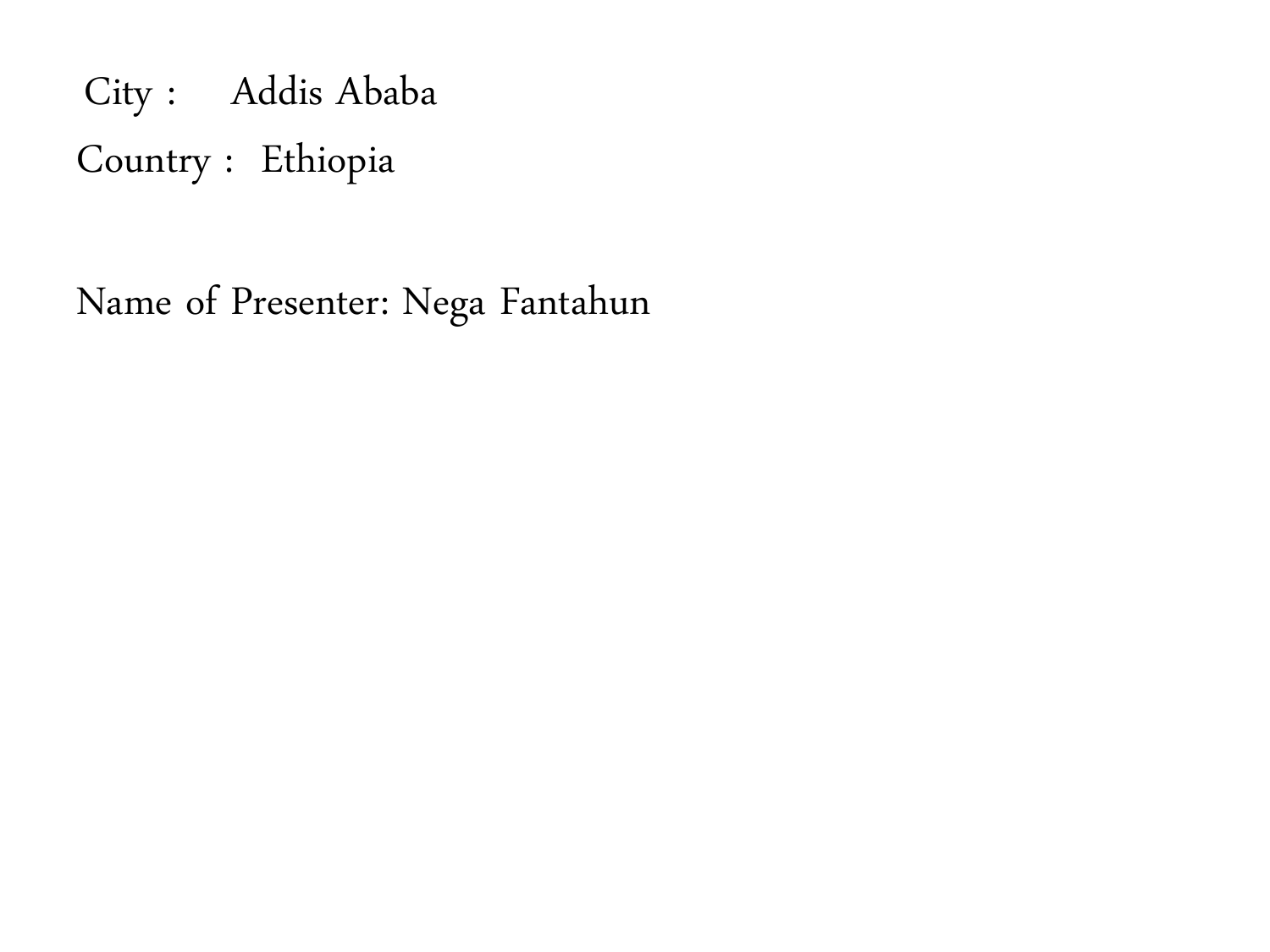# **A.**Current Solid WasteManagement

Micro and small Scale Sanitation

Enterprises 10 - 15 people in one

group doing the door to door)



**Fig. 1. Reppi Addis Ababa City Solid Waste Dumping Site**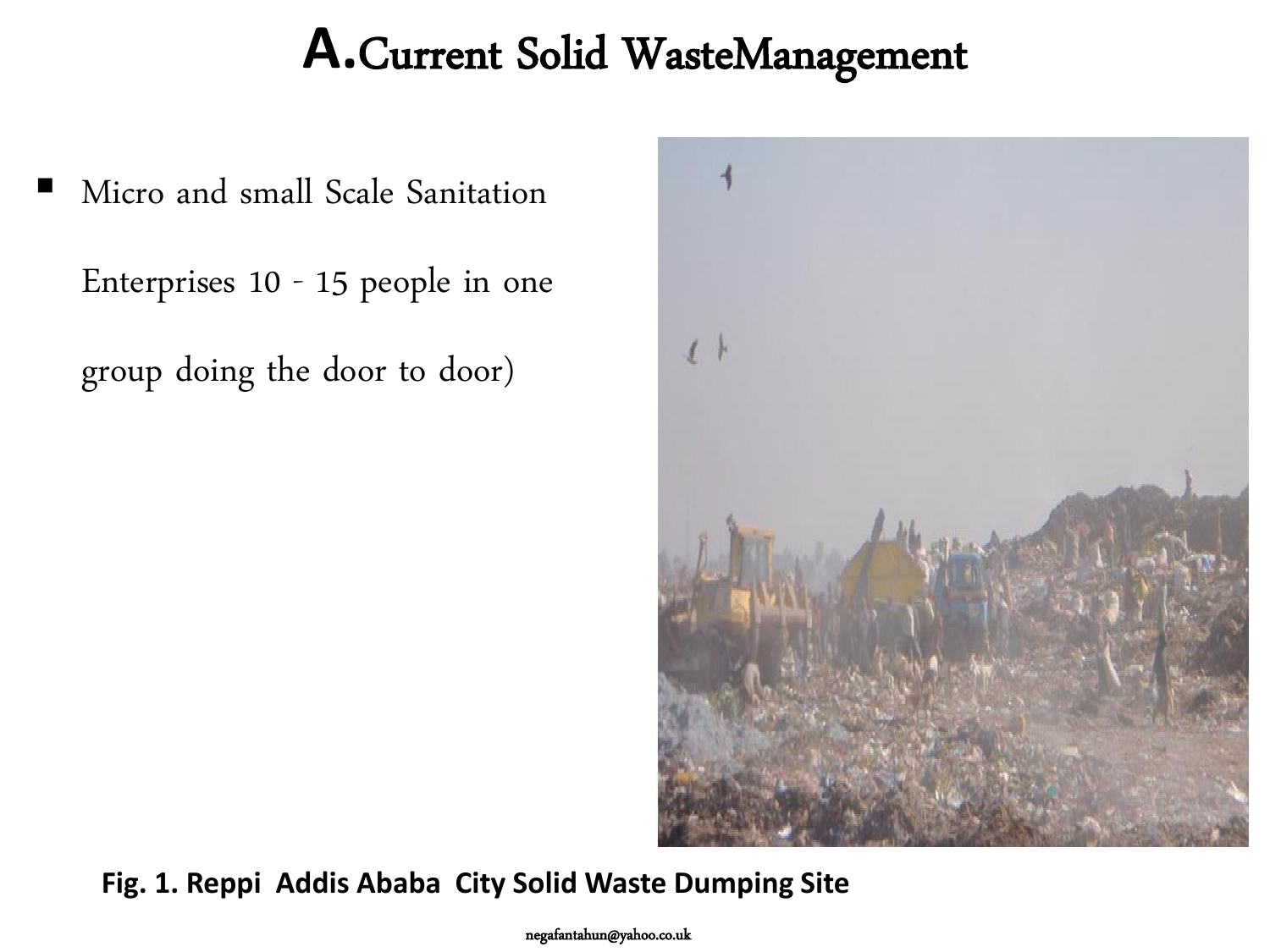• collection (primary Collection) transport it to the skip point using hand push charts and carrying on back and then transport to the open dump site using trucks. Waste is transported Form skip point to the dump site by government and private companies side Loaders, Compactor and Container lift Vehicles.



#### **Fig. 2, Dump site Reppi Effluent releases**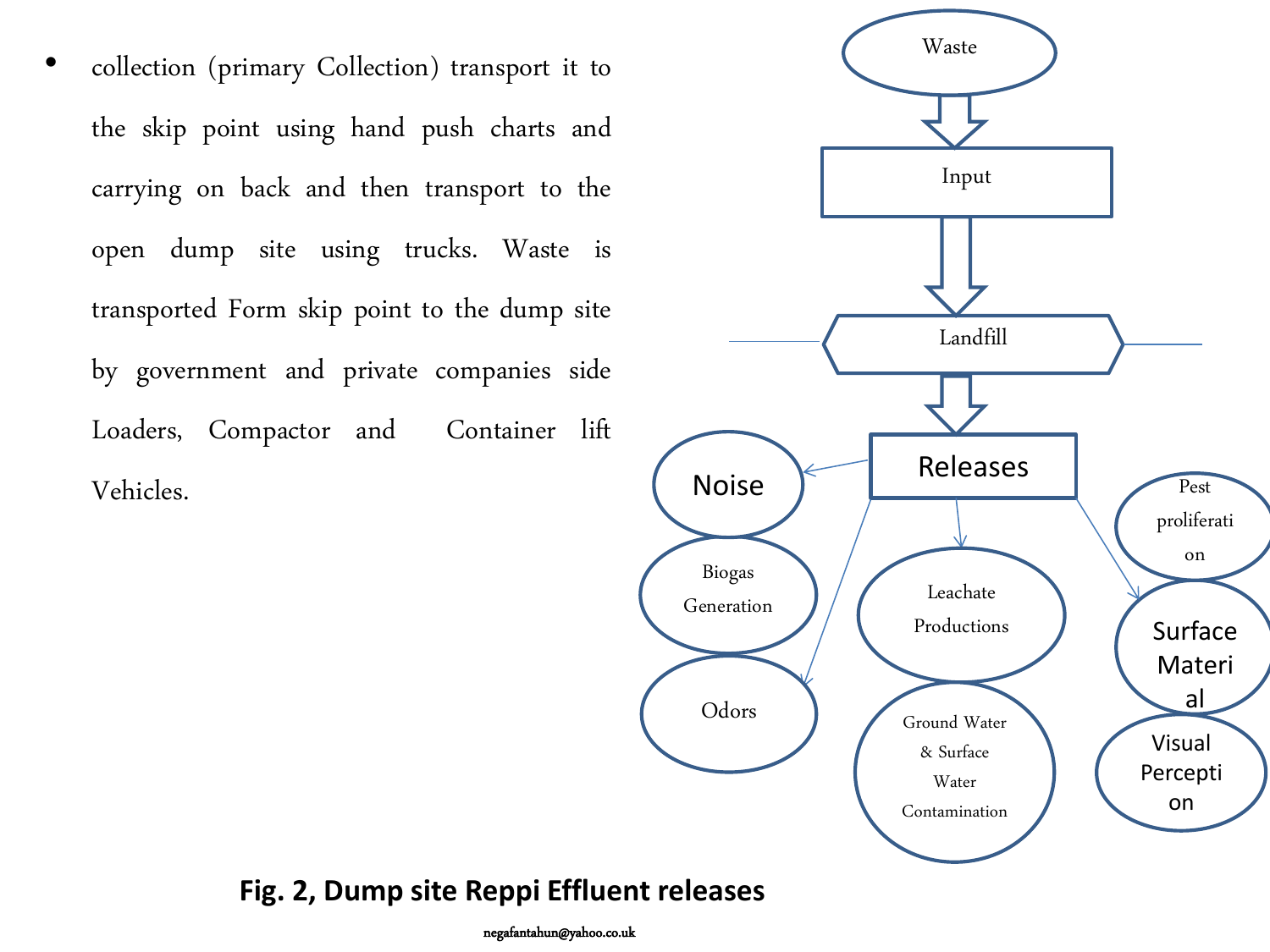Street Sweeping (manual) 70% Collected 5% recycled 5% is composted about 20% uncollected.

• Open dumping and burning is a norm.



### **Fig.7**. Waste pickers salvaging materials in Reppi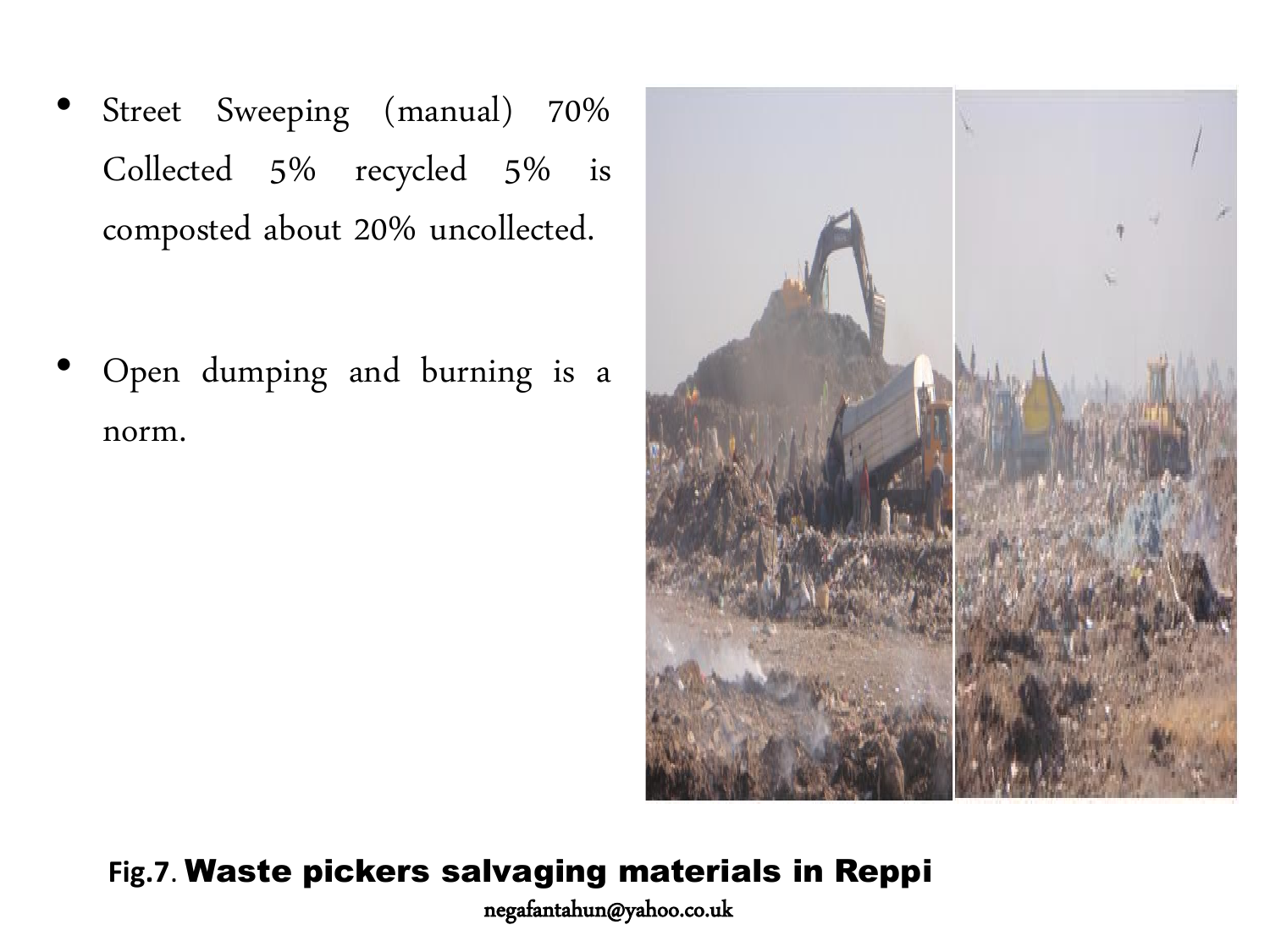B. City Solid Waste Management

Responsibilities

B.1. Cleansing Management Agency

Responsibilities.

- Primary Collection (Collection from Source)
- Secondary Collection (from Skip Point to transfer site).



### **Fig, 8.** Showing piles of salvaged material stored by the middle men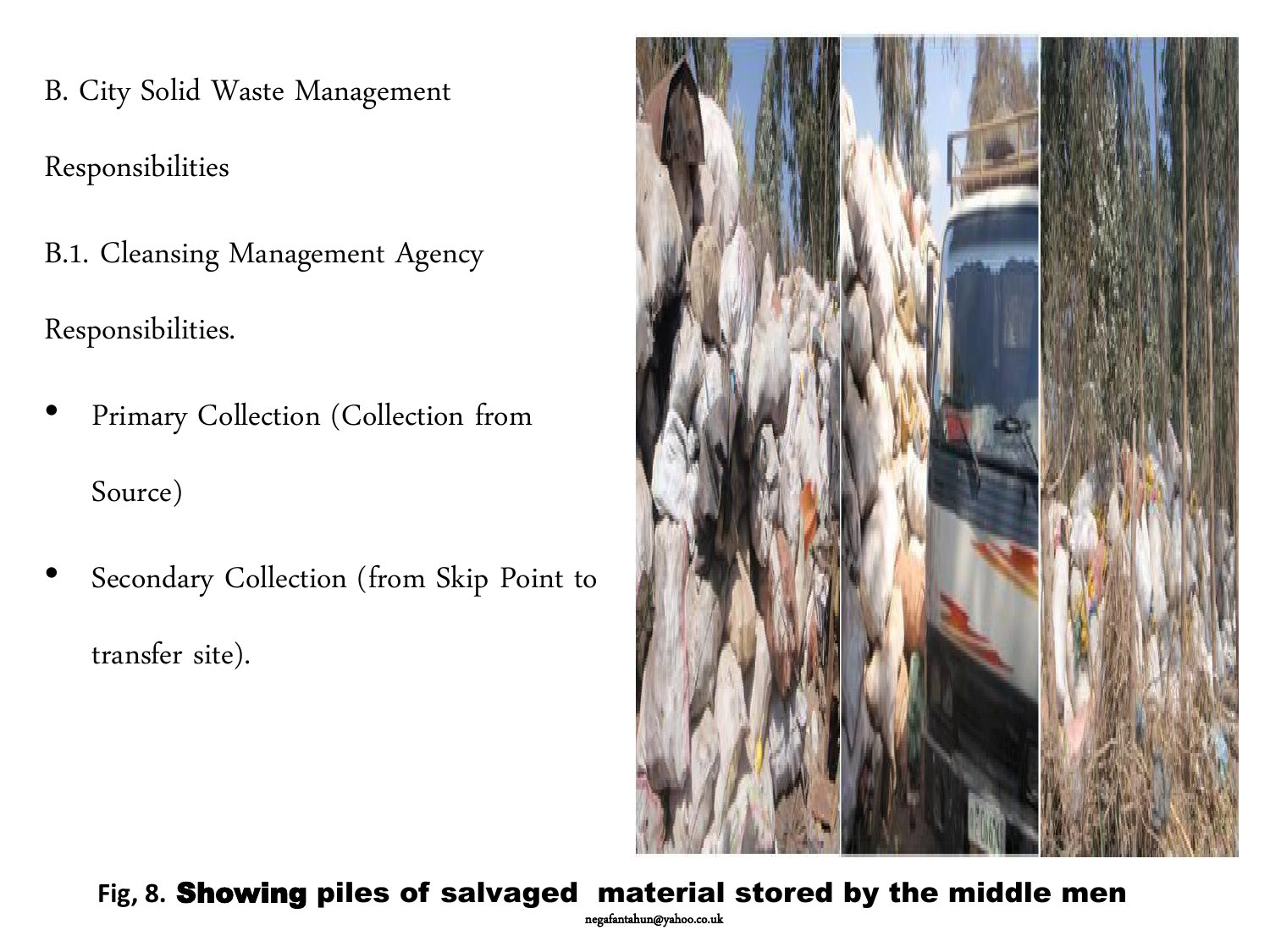B.2. Recycling and Disposal Project **Office** 

## Responsibilities

- Reuse and Recycling Activities
- Managing Transfer Stations, Dumping Site and Landfill.
- Establishing new recycling Centers, Transfer Stations and new Sanitary Landfill.



**Fig. 5. Conceptual Reppi site model of final reclaimed area**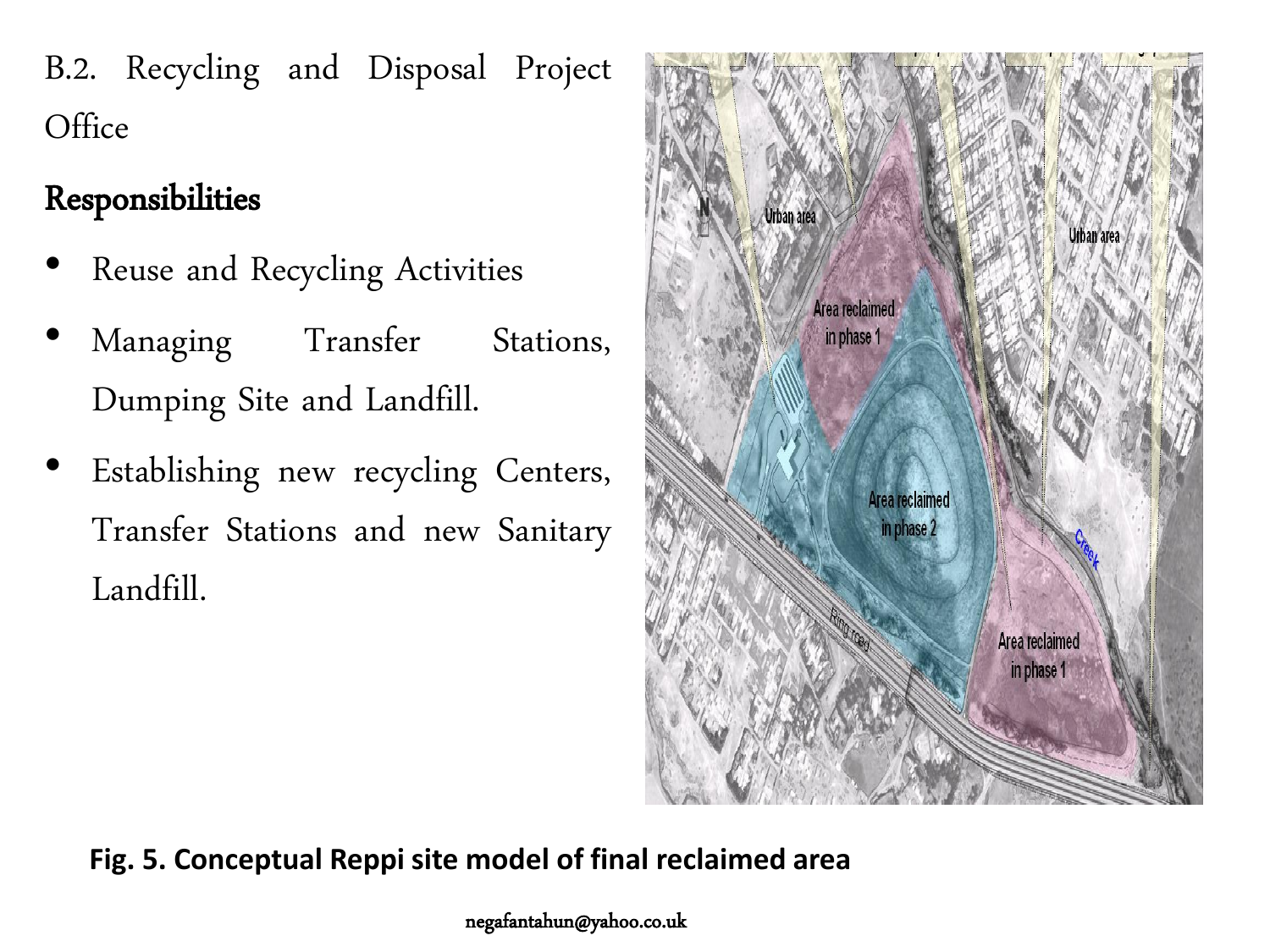- Improving Solid Waste management.
	- Source Sorting
	- Reduce, Reuse, Recycling Proper Disposal
	- Closing Dumping Site
- C. Challenges
	- Lack of physical and Financial

Resource.



**Fig, 6. Reppi before and after final reclamation respectively** negafantahun@yahoo.co.uk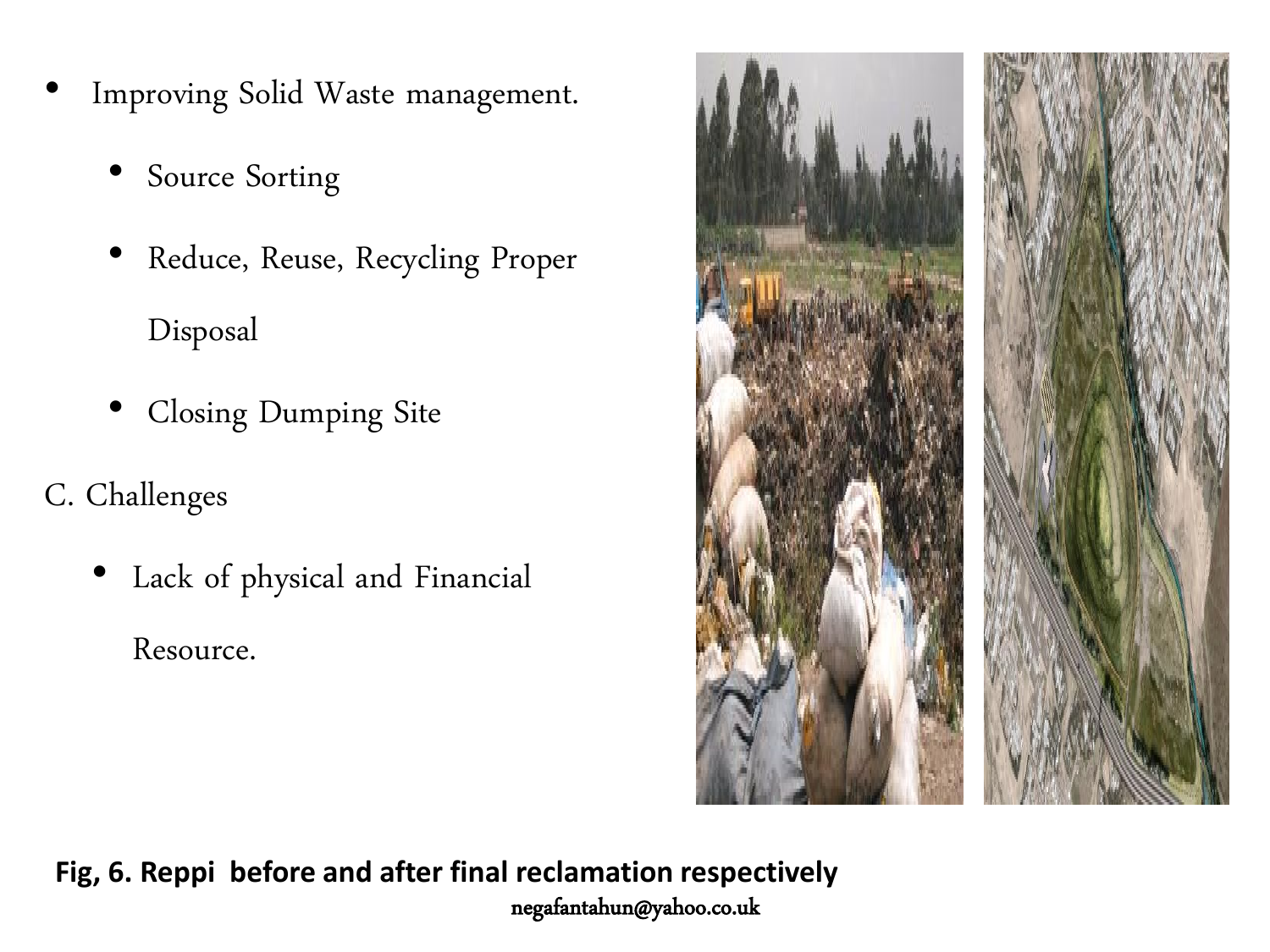- Lack of technology, Knowledge, experience and Skill.
- D. Success Stories in managing SLCPs in Waste Sector.

Not yet but we are working on it such as closing old dumping Site